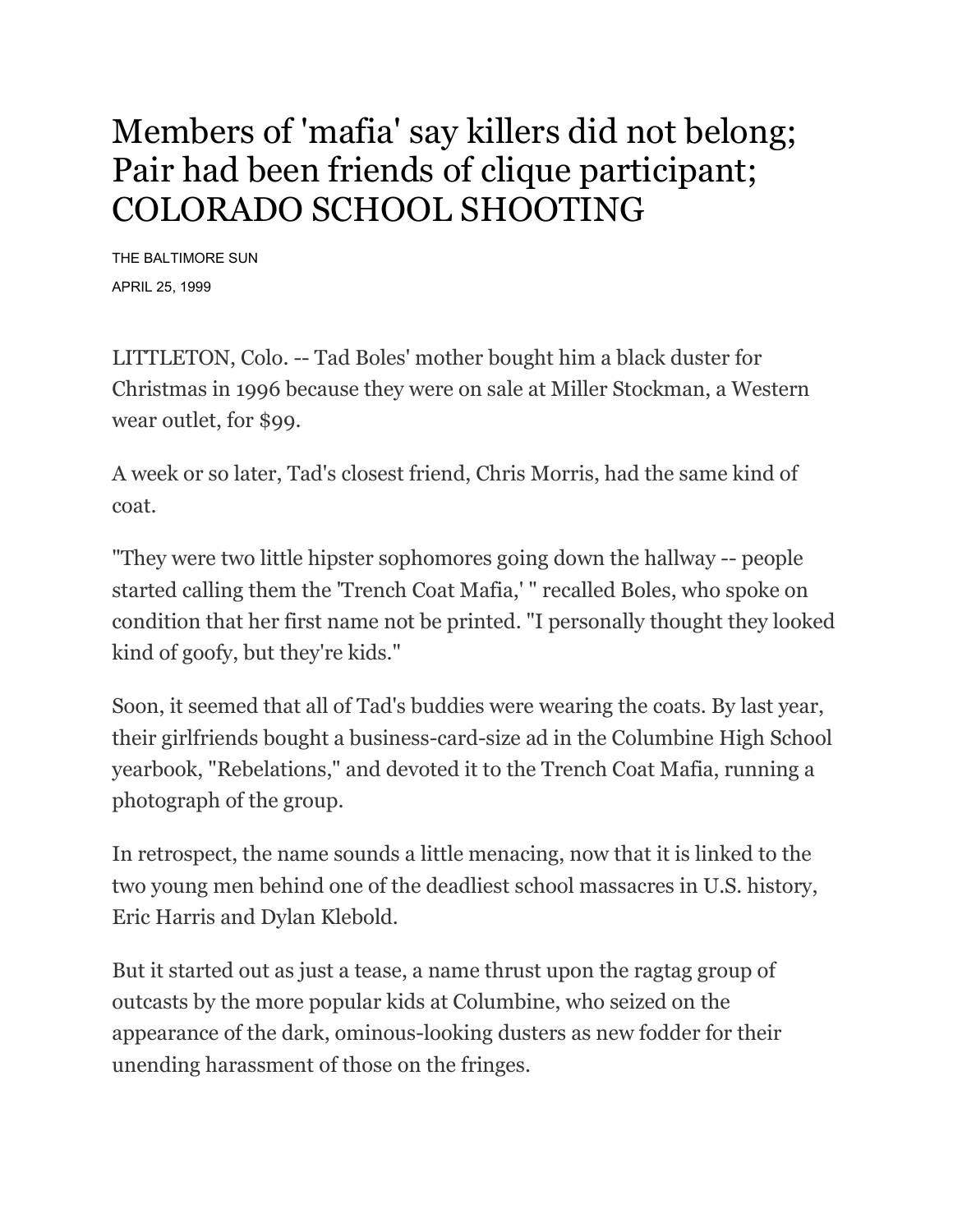In the yearbook, Harris and Klebold are not even in the picture (and those who do appear in it are not wearing trench coats).

In the first hours after the shooting and bombing that left a teacher and 14 students -- including Harris and Klebold -- dead at Columbine in this middleclass suburb of 35,000 southwest of Denver, the group was described as devoted to Gothic music and culture, computer video games with ominous names like "Doom" and all things German, including Hitler, whose birthday coincided with Tuesday's destruction.

Since then, members of the group, their parents and other Columbine students have said it was just a tiny clique of boys who had long been losers, finally finding a place.

They were into computers. They all played "Doom," like Harris. A World Wide Web site attributed to him mentioned the "Trench Coat Mafia" and featured drawings of gun-toting monsters and directions for making pipe bombs.

The group used to hang out at Amazing Fantasy Comics in Littleton, but the manager of the store, Shawn Carey, said members stopped coming about a year ago because they grew more interested in paint-ball and girls.

Friends said they were heavily into role-playing games like "Dungeons and Dragons," and often played the card game "Magic." They liked to drink shots of After Shock, a brand of cinnamon or peppermint schnapps.

Some in the group, which had from seven to 20 members, wore the black lipstick and black fingernail polish associated with the Goths. But Klebold and Harris did not, friends said; some say they were not even part of the core of the trench coat group, just friends of a core member.

Boles, a mother of five, insisted that the trench-coat owners were just like any other teen-agers, interested in bamboo sword fights, "Star Wars" and